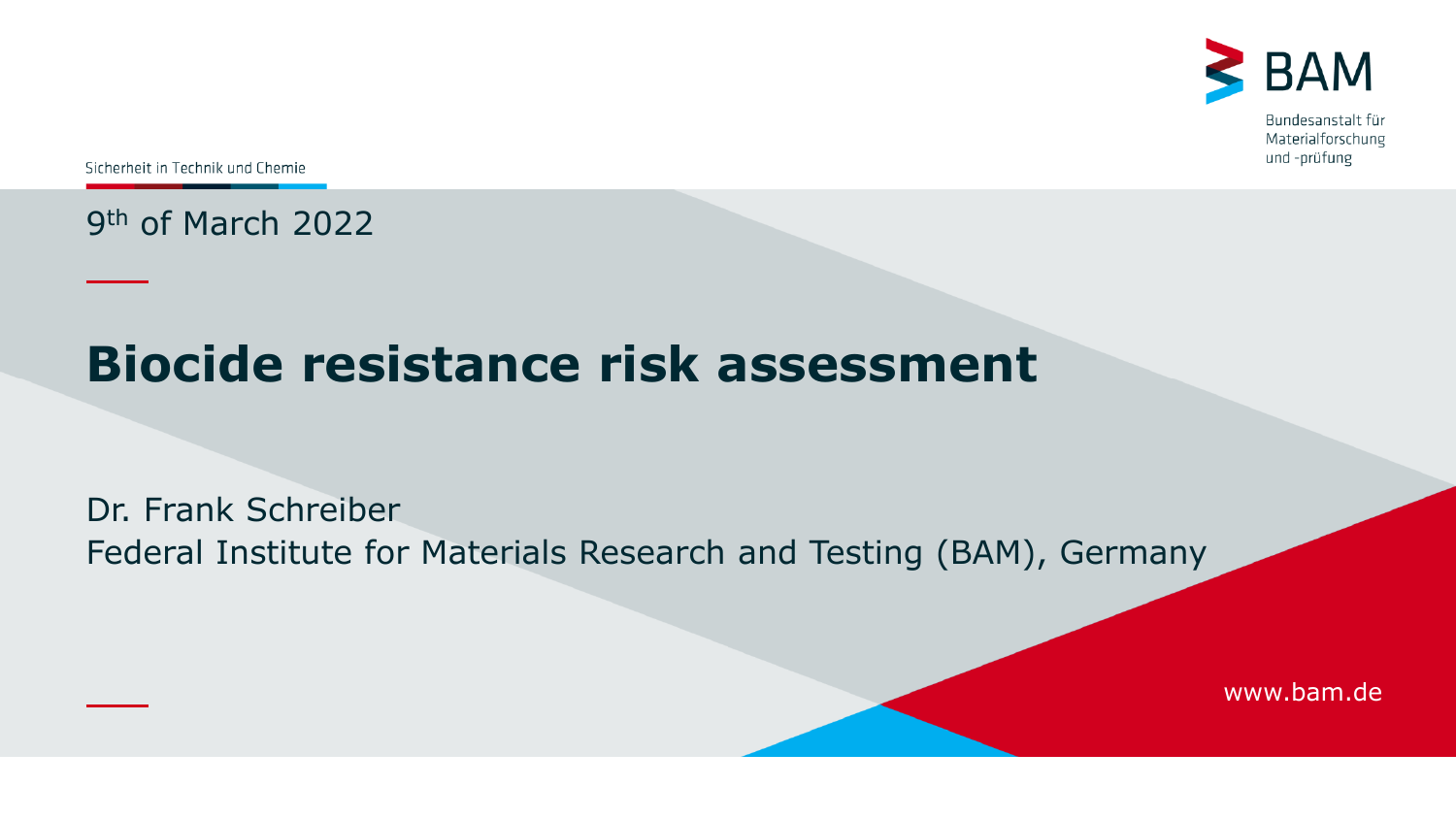

EU biocide product regulation **(EU) Nr. 528/2012** 



BPR Article 19.1.b.ii) **Conditions for granting an authorisation** The biocidal product has no … **unacceptable resistance or cross-resistance**…



Garnet-Marlen Kroos (JKI)  $\rightarrow$  insecticides stock protection Ralf Dieckmann (BfR)  $\rightarrow$  microorganisms Christiane Stahr (UBA)  $\rightarrow$  insecticides/rodenticides Ingeborg Schwebke (RKI)  $\rightarrow$  disinfectants Ilka Zerfass & Martin Krüger (BAuA)  $\rightarrow$  regulation Frank Schreiber (BAM)  $\rightarrow$  microorganisms preservatives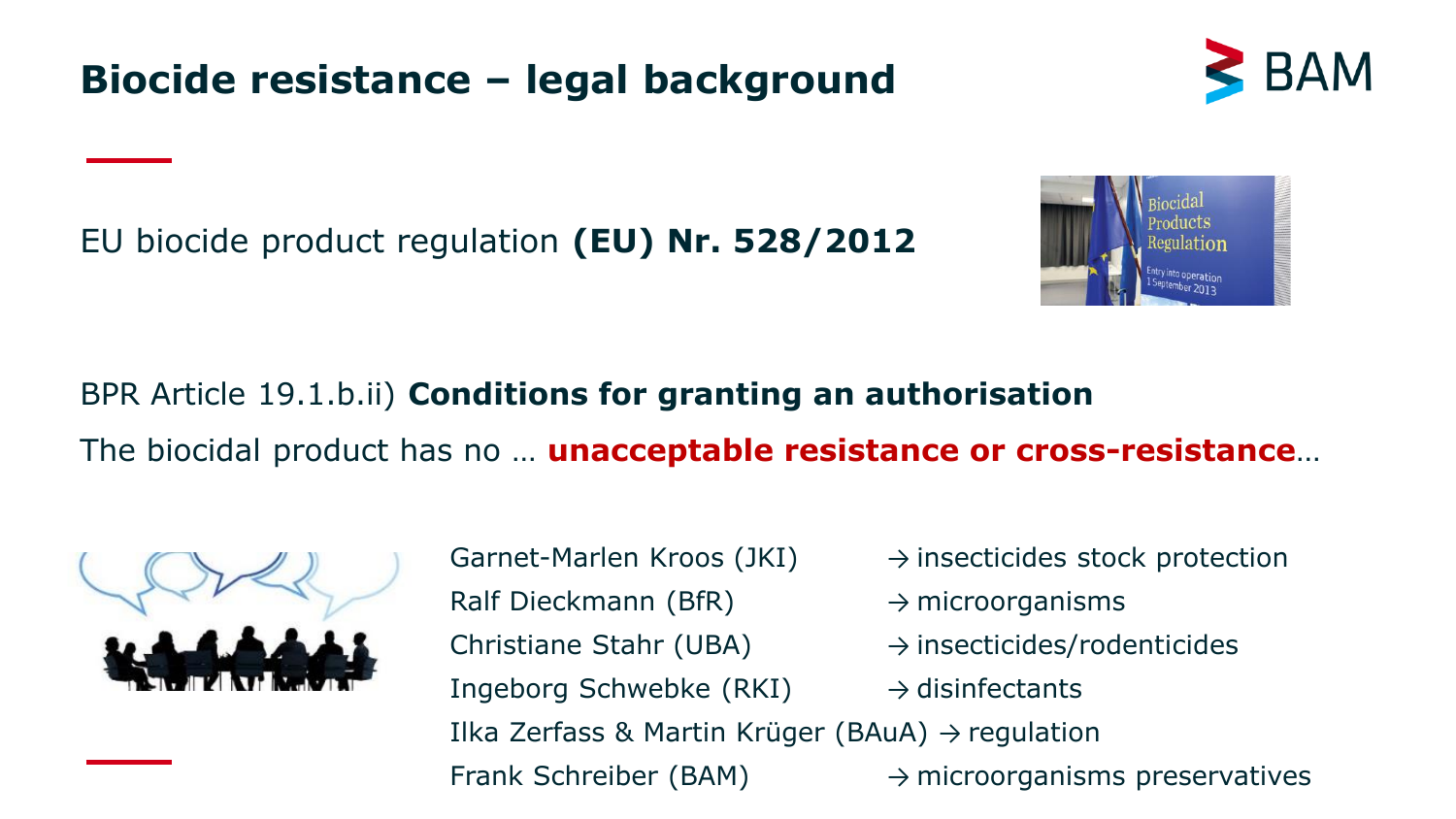# **Biocide resistance risk assessment**



#### Potential tiered approach

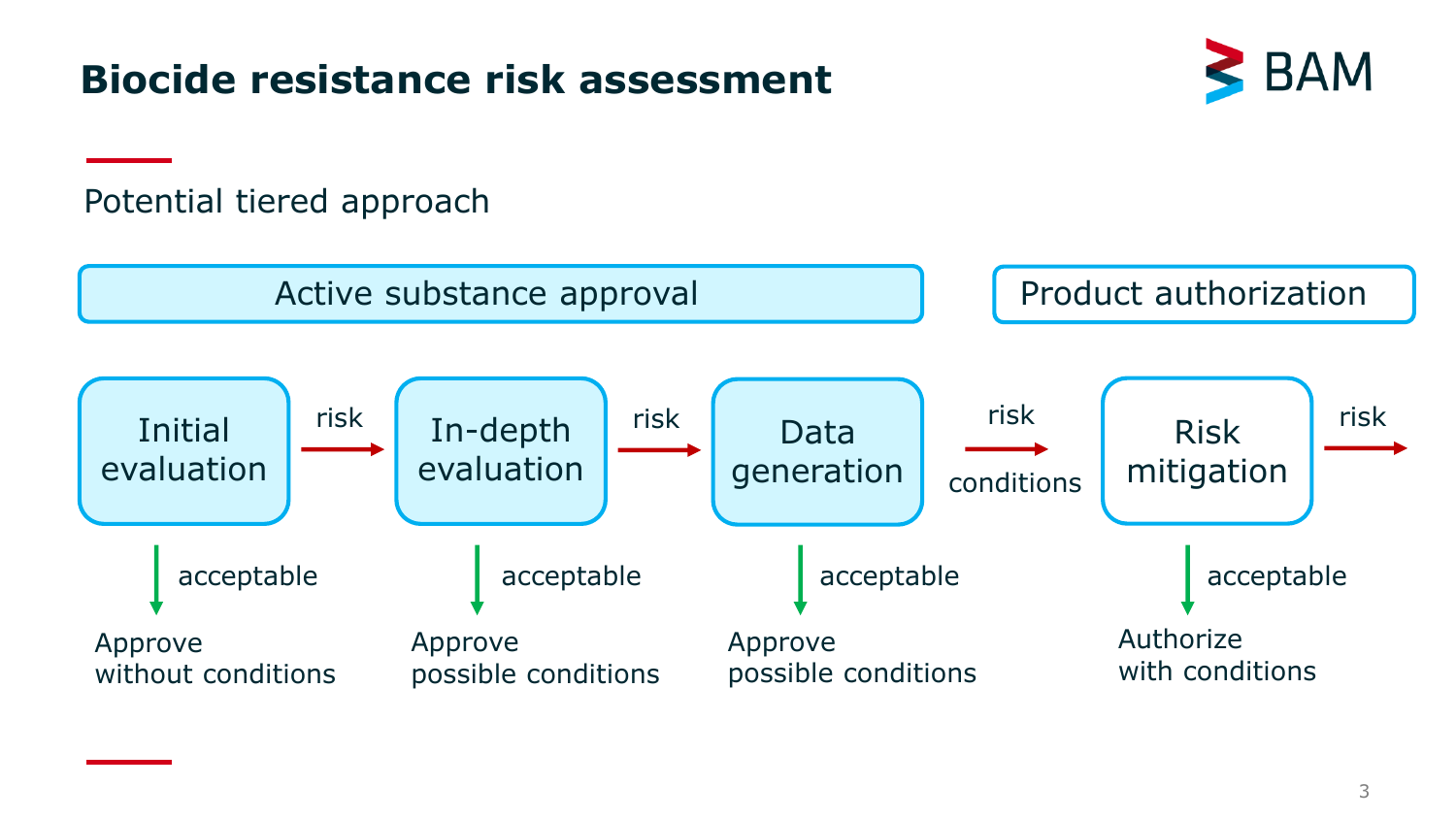# **Initial evaluation**



- **Previous experience** → list of suspects, novel active substance
- **Type of inhibition** → growth during use
- **Mode of action** → single biochemical target site
- **Stability** → stable substance dilutes around application site

List of questions to be answered with yes or no:

*Does the mode of action involve a single biochemical target site?*

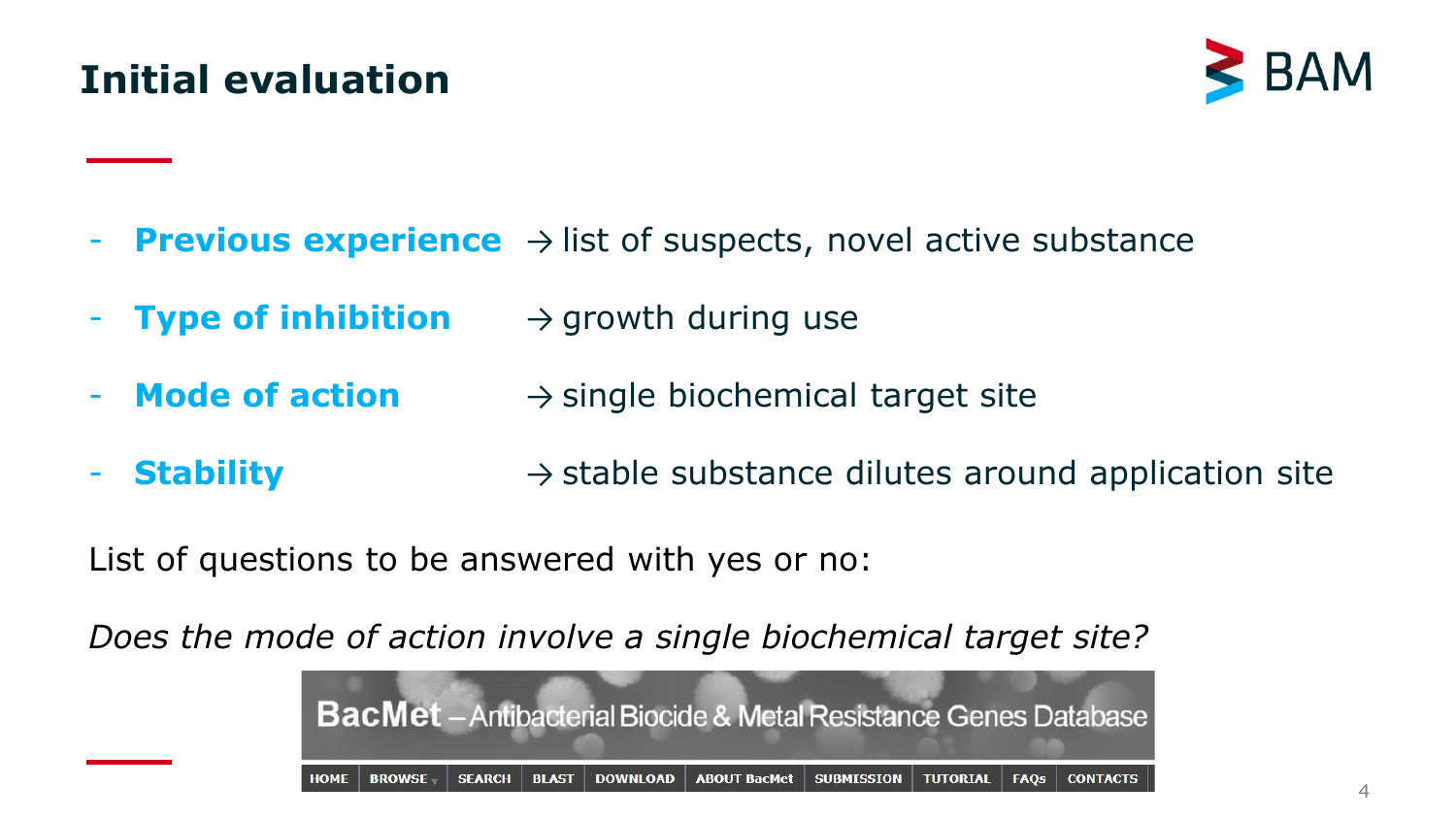





Human health upon exposure with resistant strains

Loss of efficacy

Biocide Target organisms Use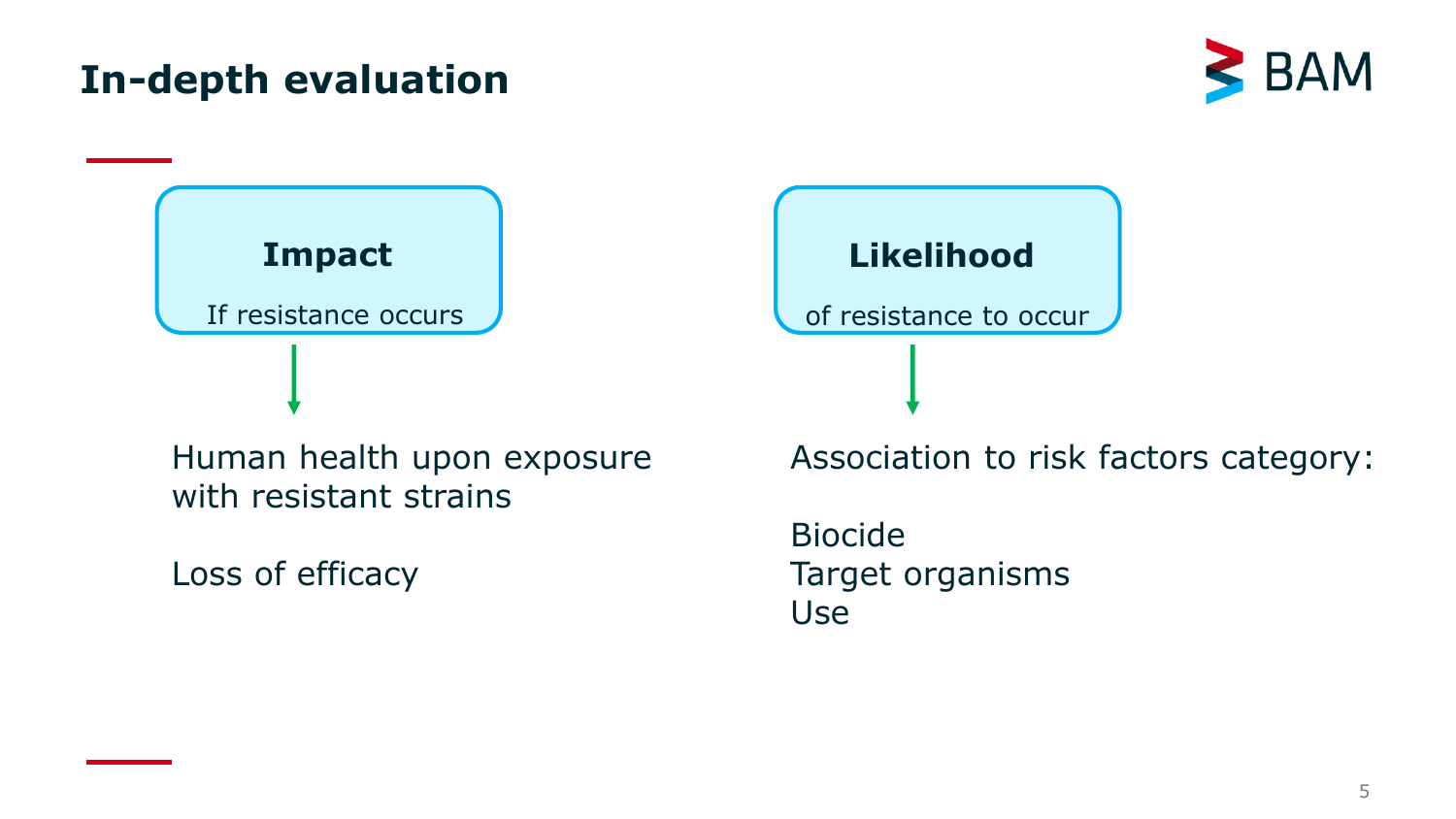



Past experience **Efficacy** Stability of substance MoA Resistance mechanism Mutation supply rate Horizontal gene transfer Adaptive potential Stability of resistance Metabolism Survival stages (tolerance) Cross-resistance Dispersal

Repeated application Homogeneity Production volumes Protected goods Environmental stability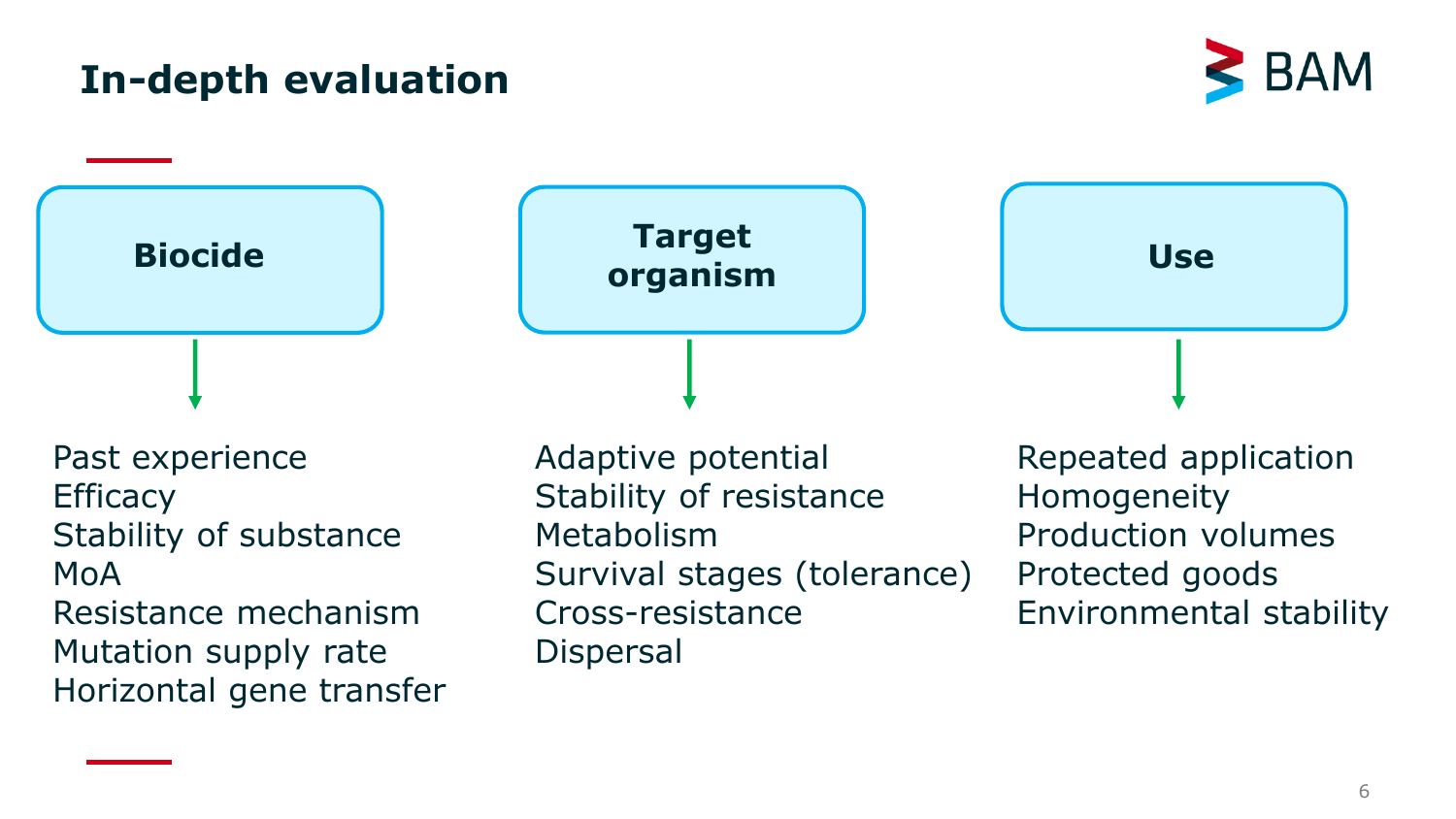

List of questions to be answered with yes or no:

For example, **Type of application**:

*Is there a high number of repeated applications to obtain control?*   $\rightarrow$  Yes  $\rightarrow$  Priority score: High → Likelihood: Medium

Possibility to calculate a score for this category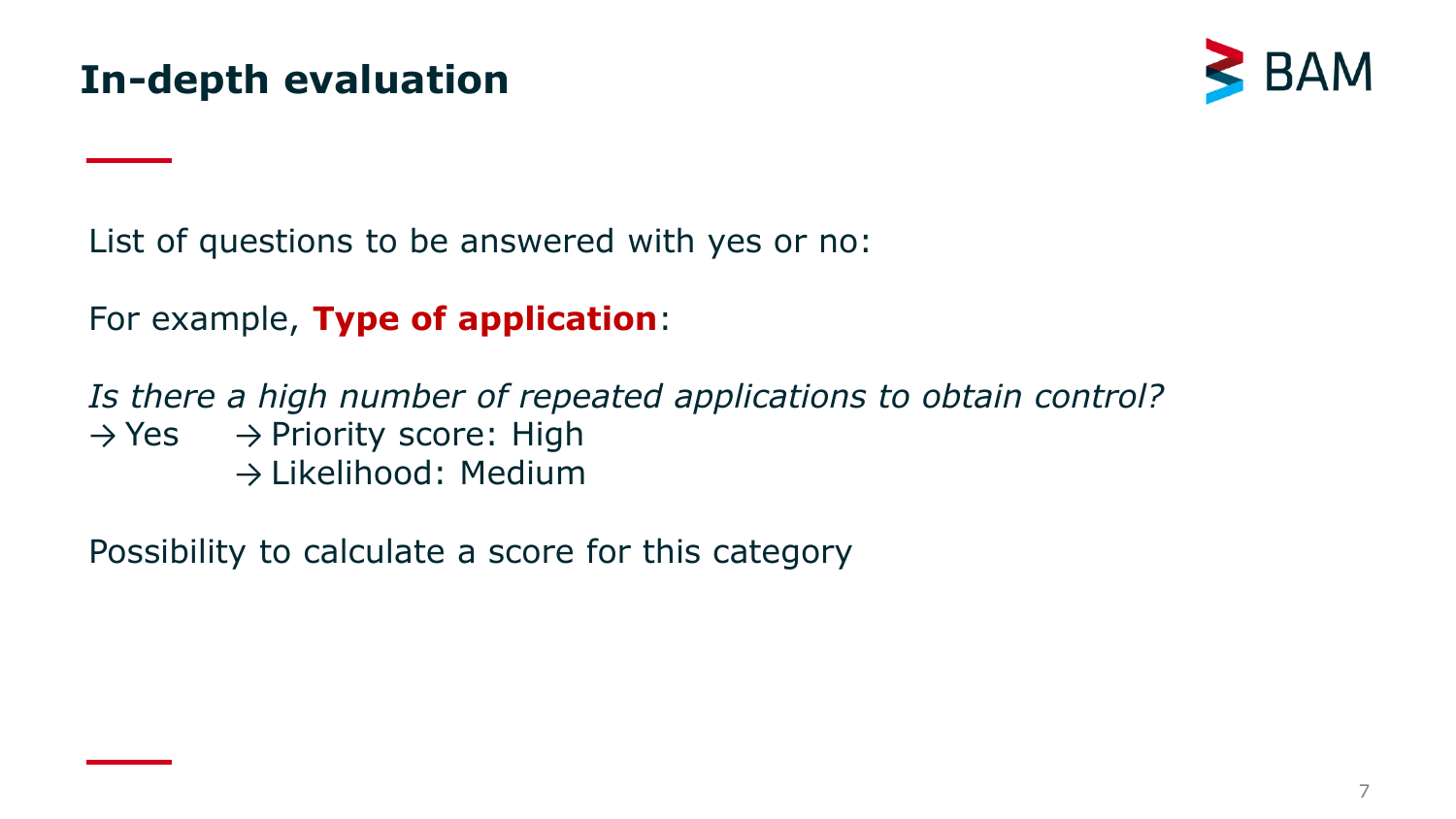



Past experience **Efficacy** Stability of substance MoA Resistance mechanism Mutation supply rate Horizontal gene transfer Adaptive potential Stability of resistance Metabolism Survival stages (tolerance) Cross-resistance Dispersal

Repeated application Homogeneity Production volumes Protected goods Environmental stability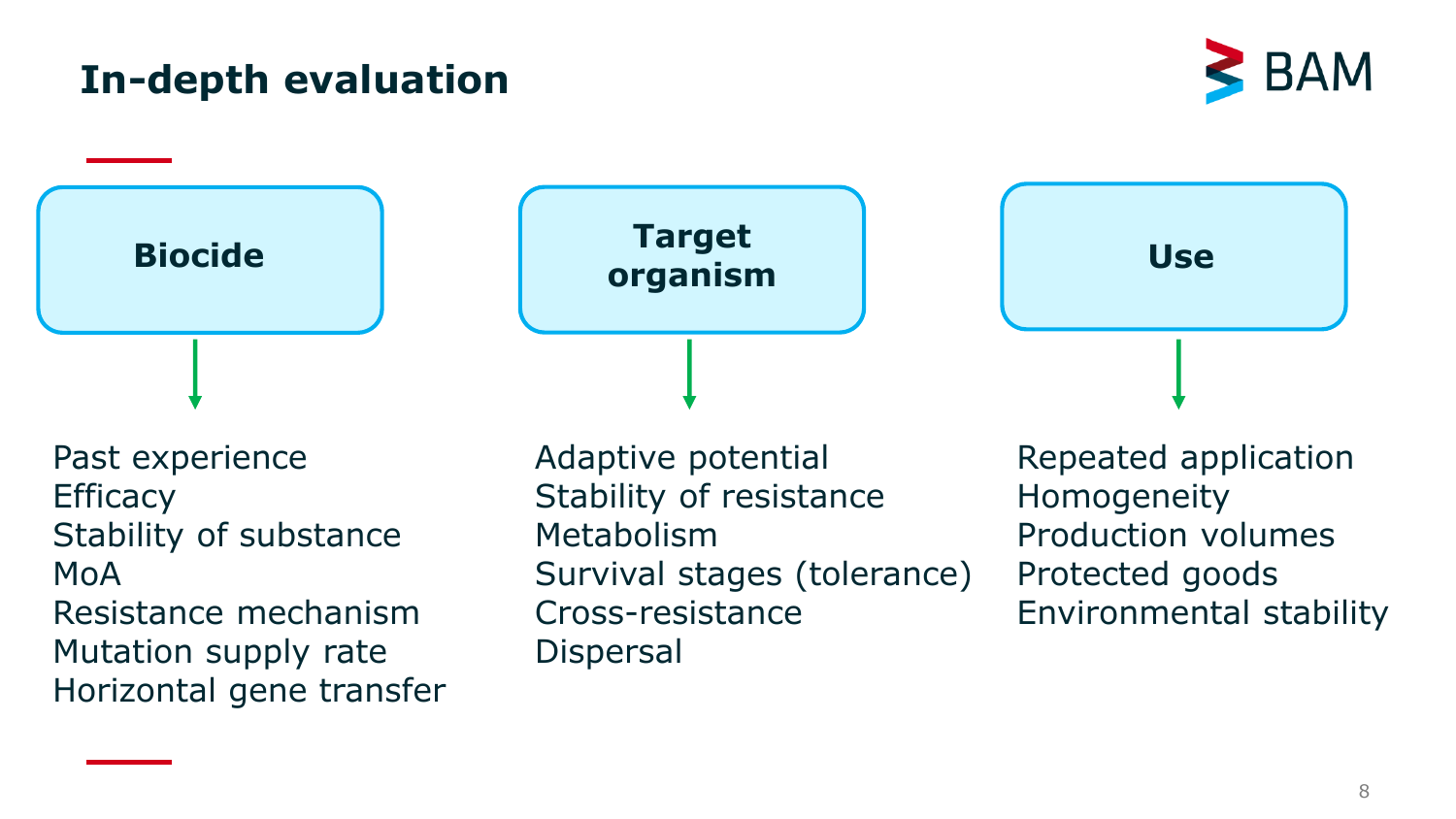

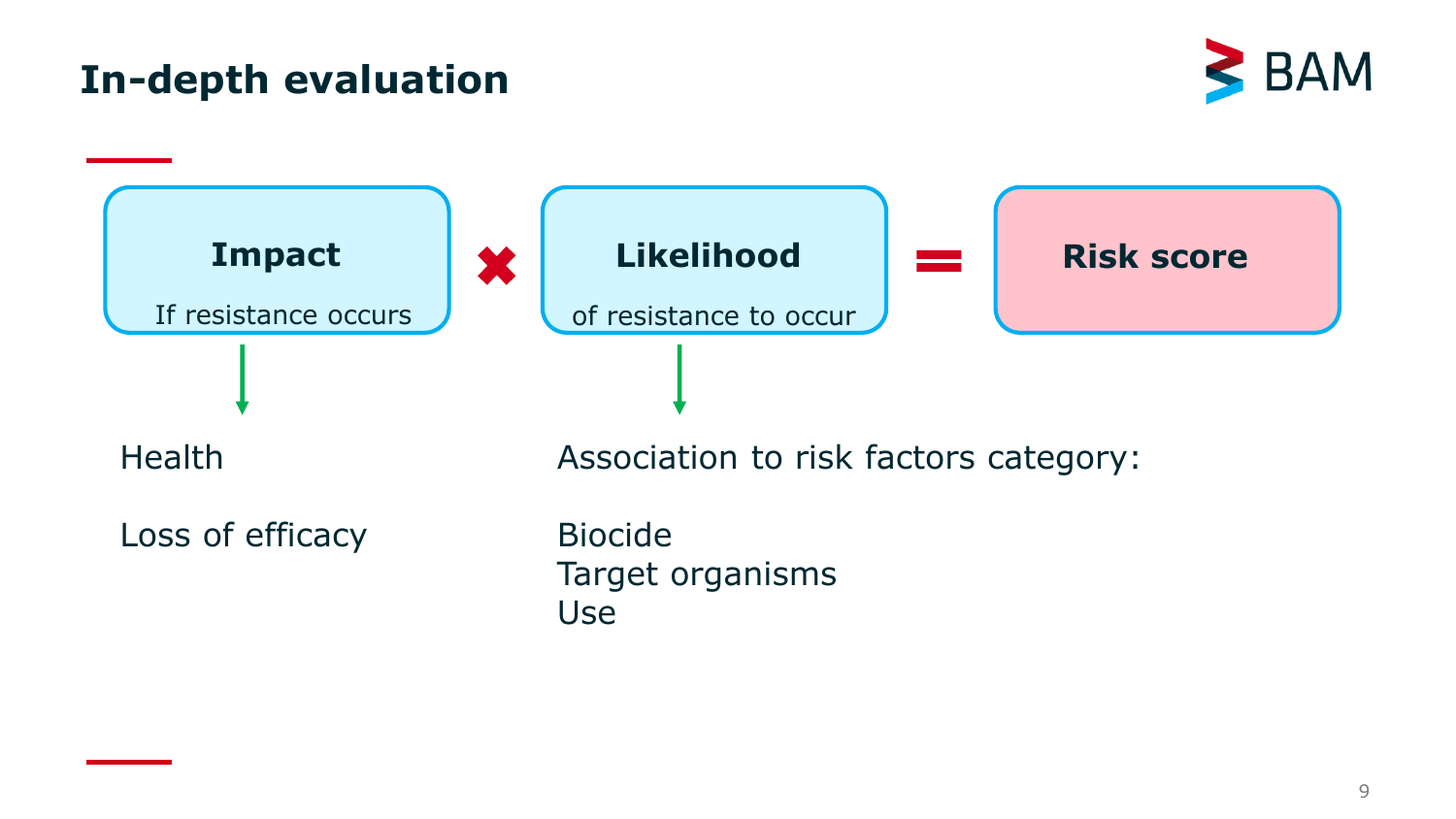# **Biocide resistance risk assessment**



#### Potential tiered approach

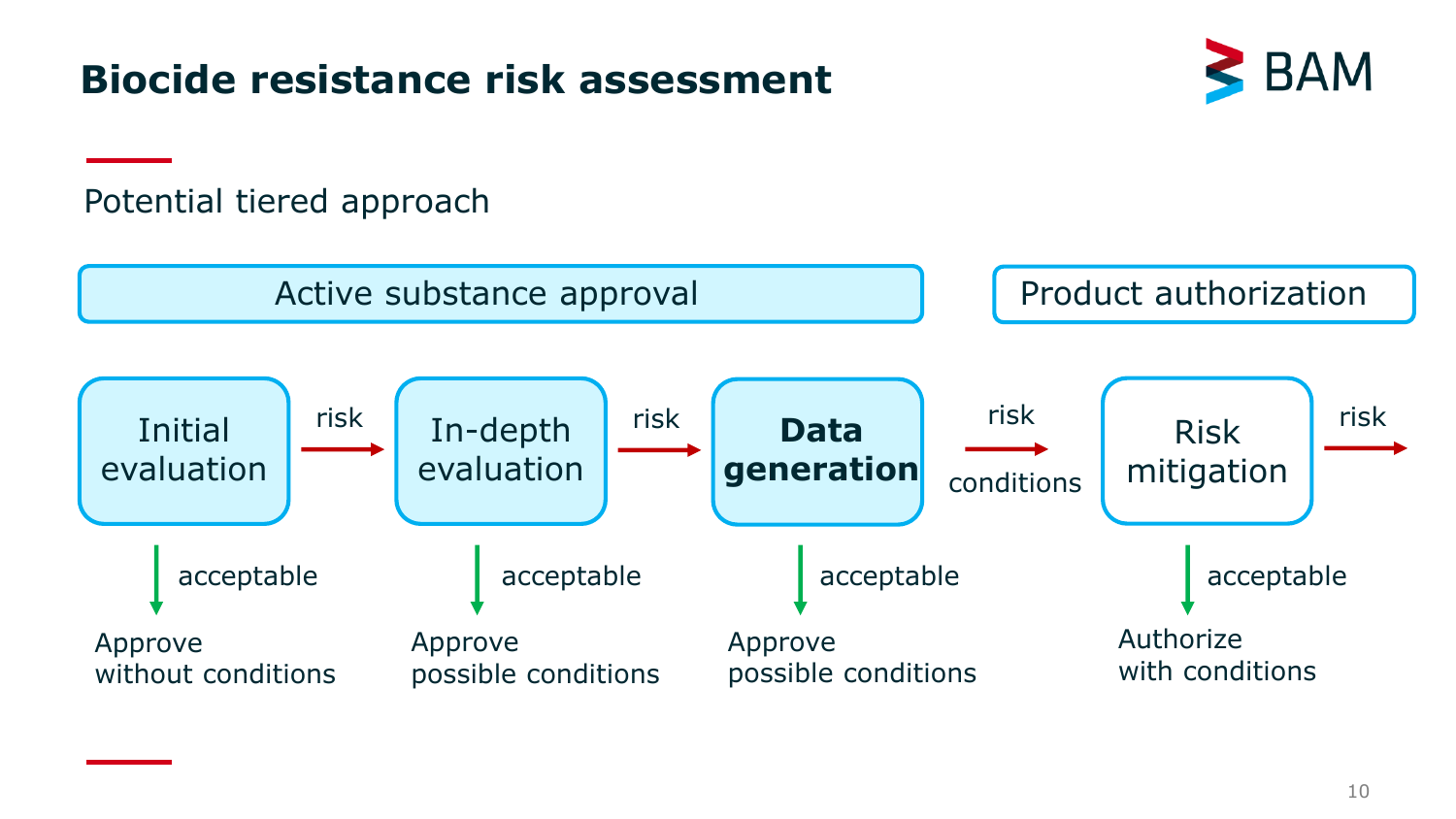#### **Data generation**

Past experience **Efficacy** Stability of substance MoA Resistance mechanism Mutation supply rate Horizontal gene transfer

#### **Adaptive potential**

Stability of resistance Metabolism Survival stages (tolerance) Cross-resistance Dispersal

#### **Type of application**

Homogeneity Production volumes Protected goods Environmental stability

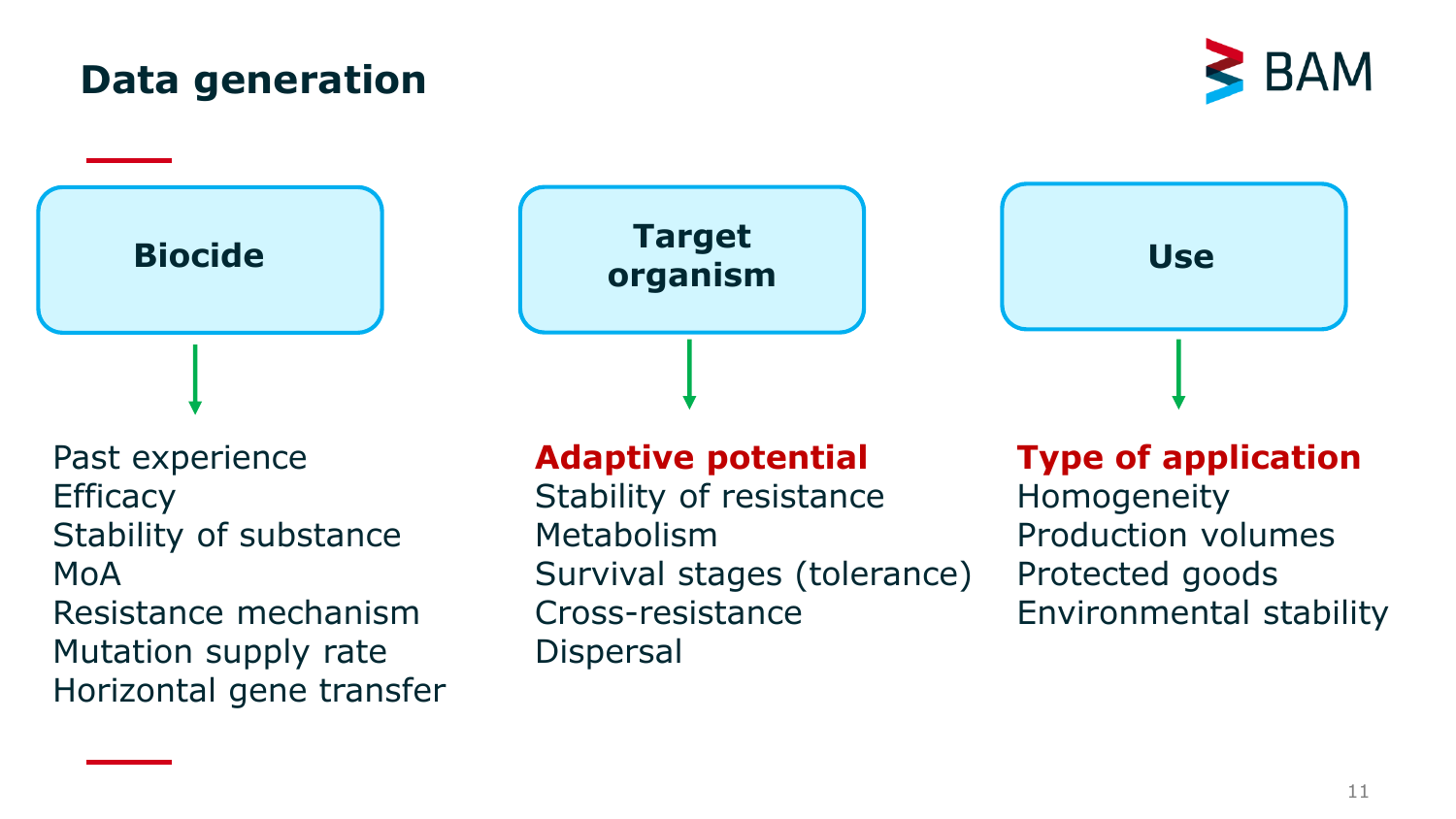#### **Data generation**





Persistence against benzalkonium chloride promotes rapid evolution of tolerance during periodic disinfection

Niclas Nordholt <sup>1⊠</sup>, Orestis Kanaris<sup>1</sup>, Selina B. I. Schmidt<sup>1</sup> & Frank Schreiber <sup>1⊠</sup>

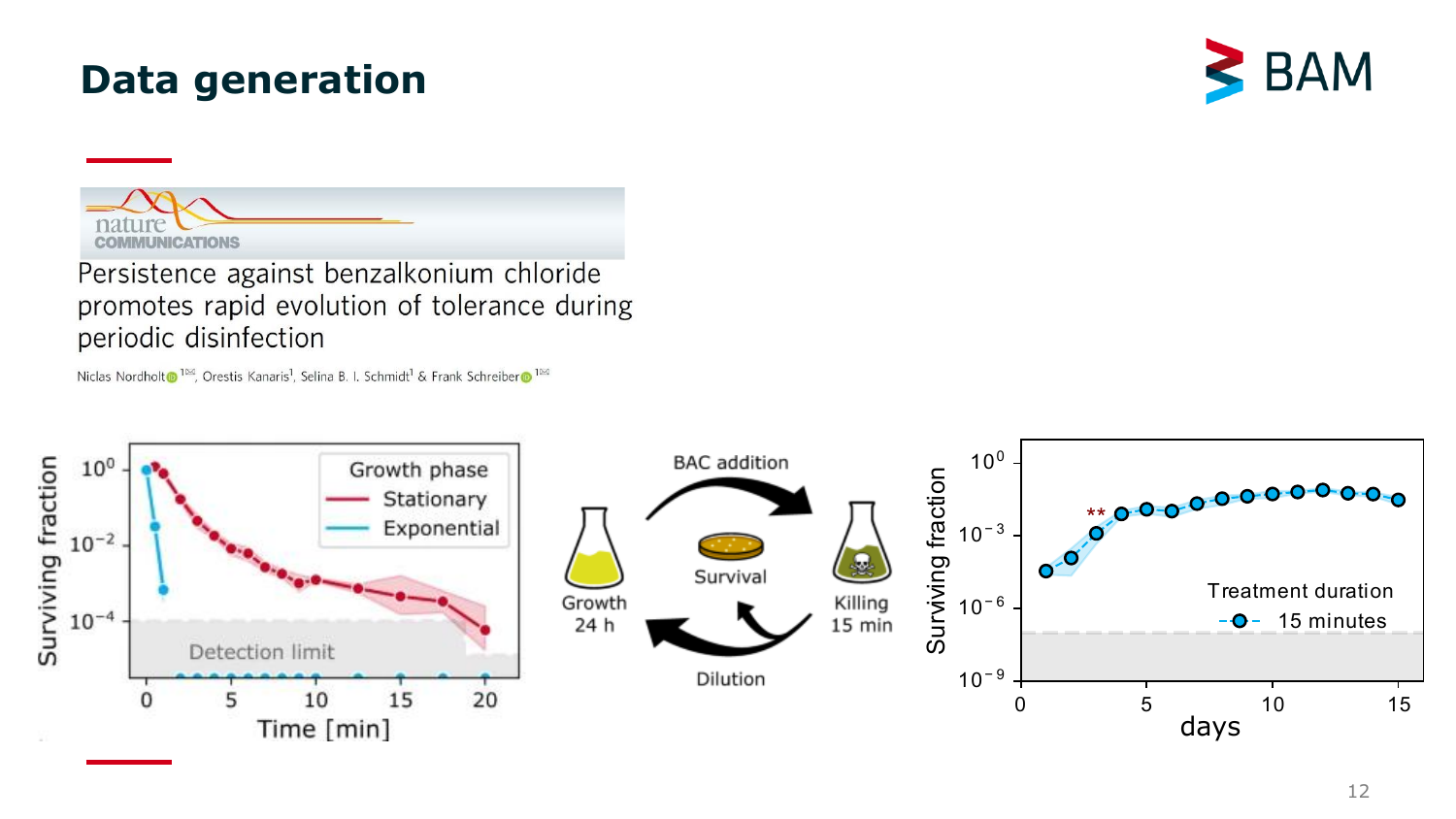# **Data generation – Biocide resistance standard**





Development of a laboratory method to assess resistance development of microorganisms to biocides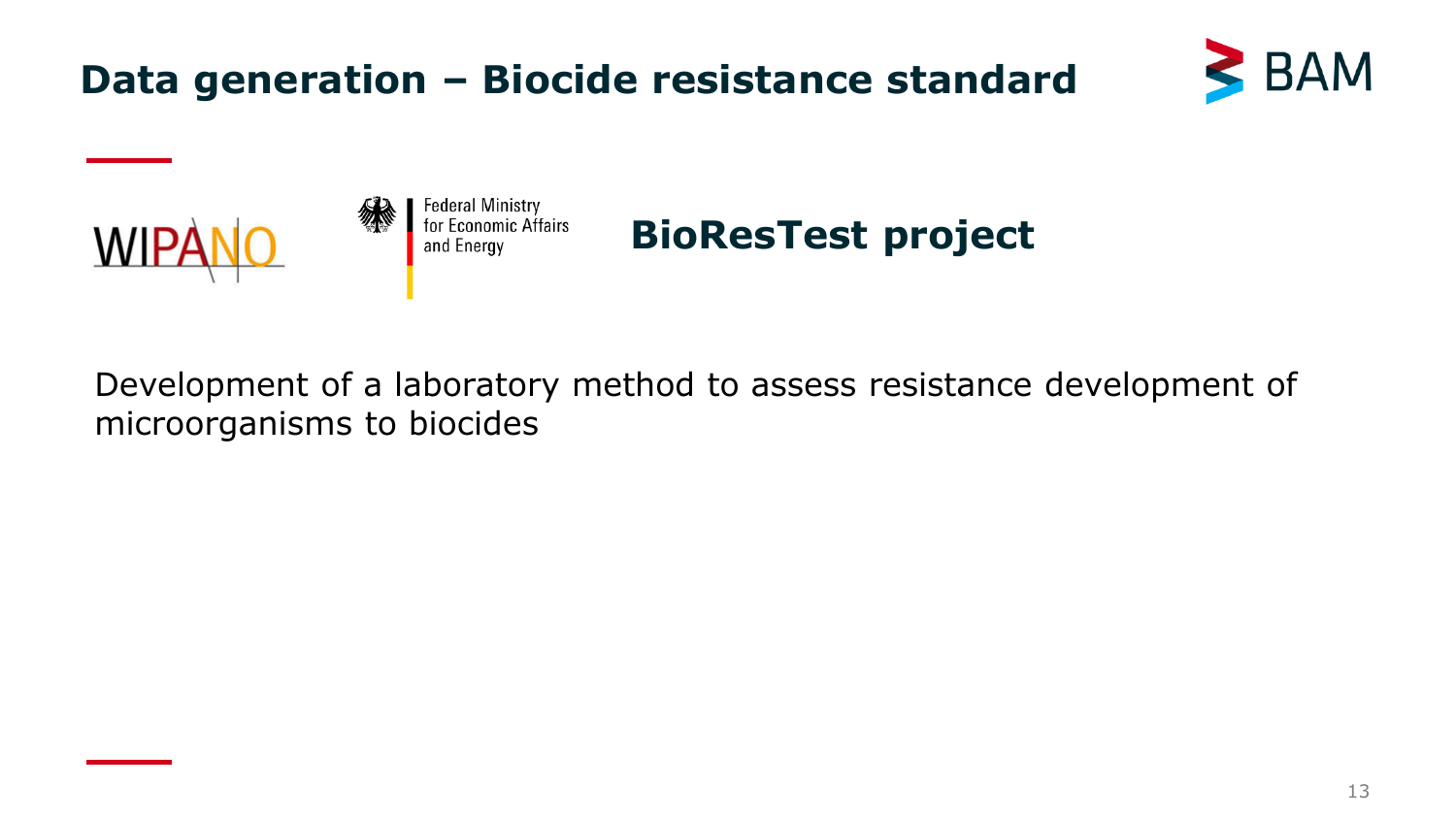



Laboratory test method

Antimicrobial surfaces Surface disinfection



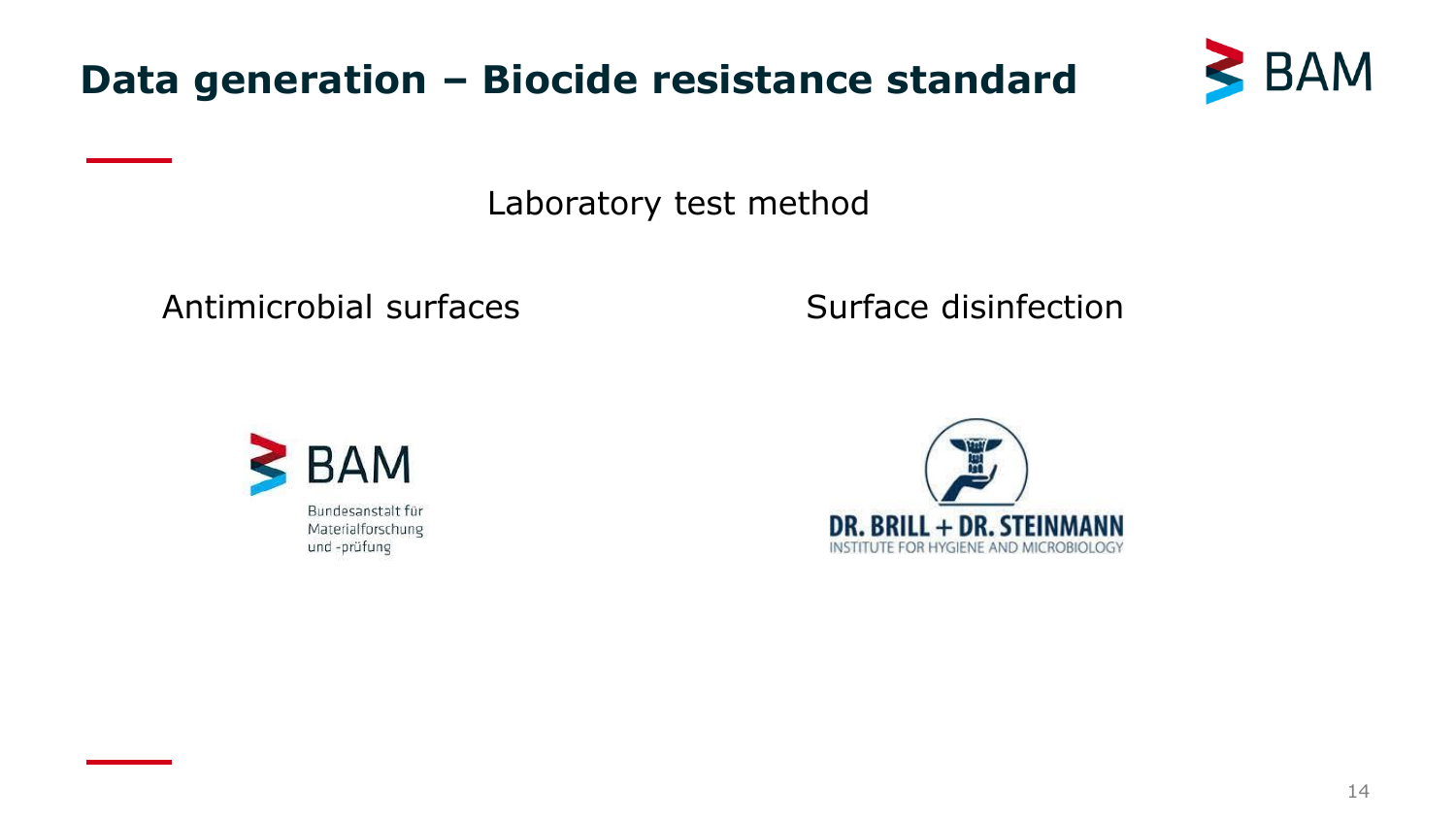



Laboratory test method

#### Antimicrobial surfaces Surface disinfection

#### **ISO 22196**

 $\geq$  BAM Materialforschung und -prüfung

Measurement of antibacterial activity on plastics and other nonporous surfaces

#### **EN 13697; EN 16615**

Chemical disinfectants and antiseptics - Quantitative non-porous surface test for the evaluation of bactericidal and/or fungicidal activity of chemical disinfectants …

4-field test (mechanical action)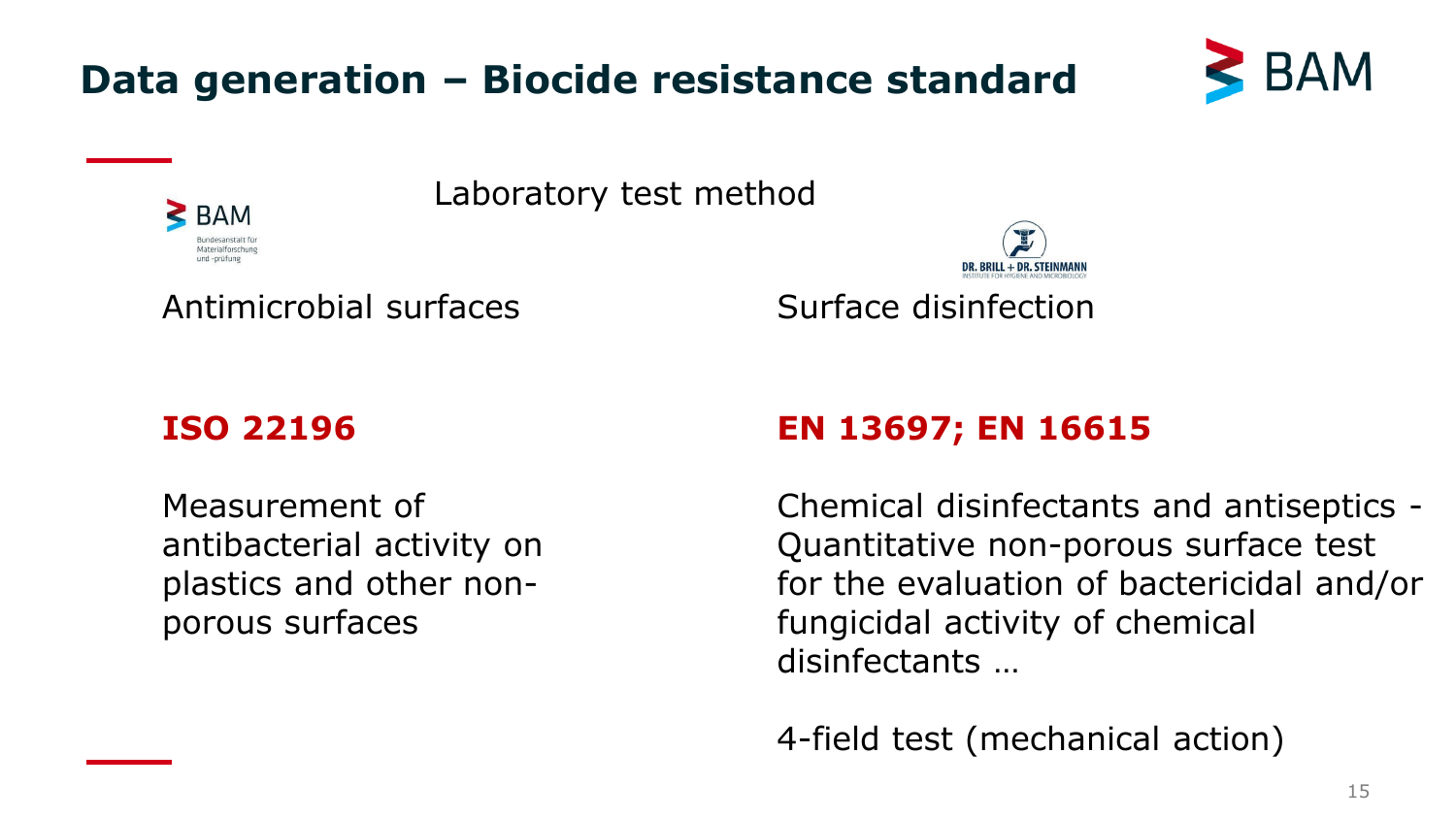# **BioResTest - Antimicrobial surfaces ISO 22196**



 $\geq$  BAM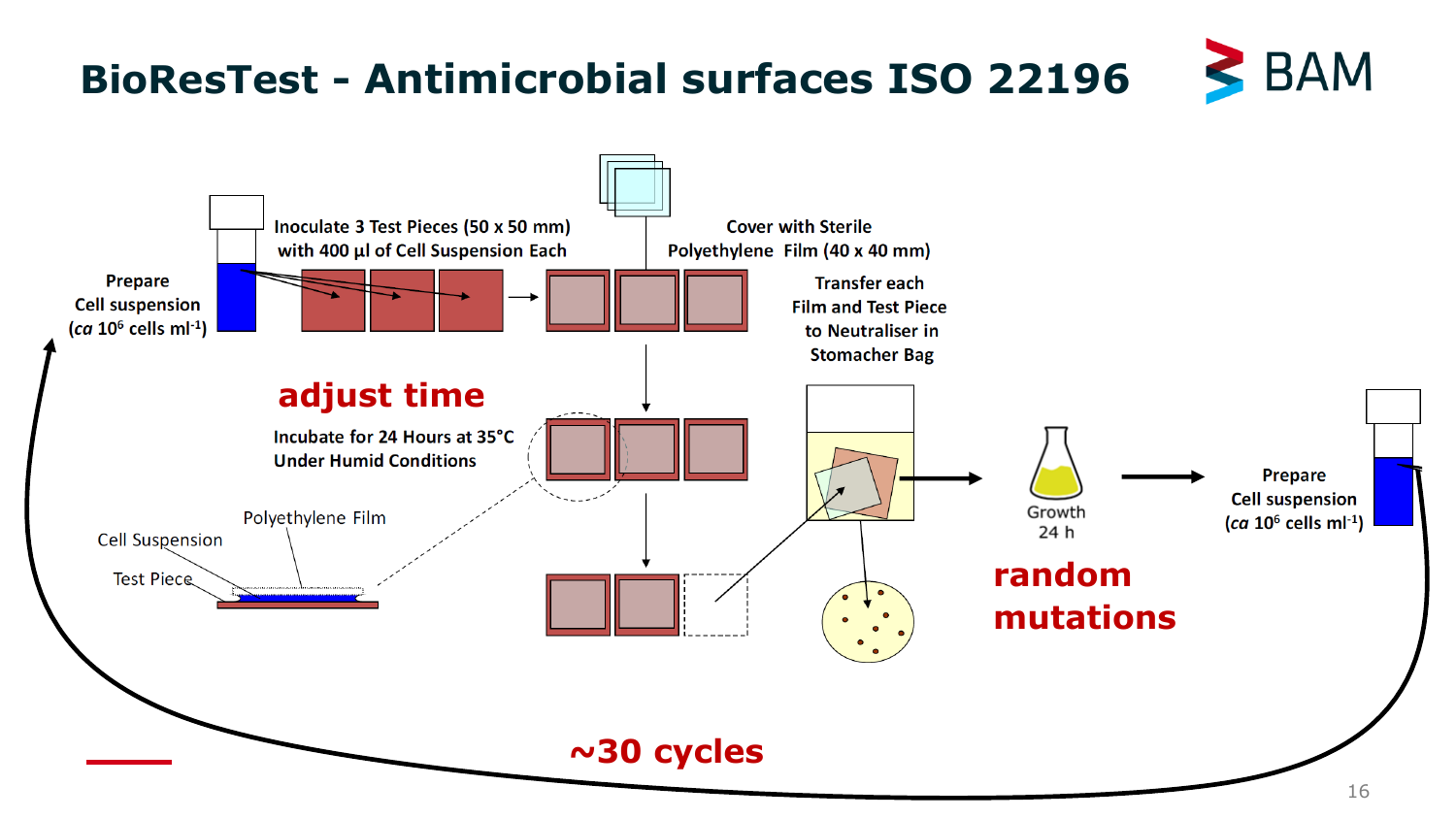

# **Data generation – Biocide resistance standard**

*Pseudomonas aeruginosa*

evolving for survival on copper



cells per test area Surviving cells per test area Surviving



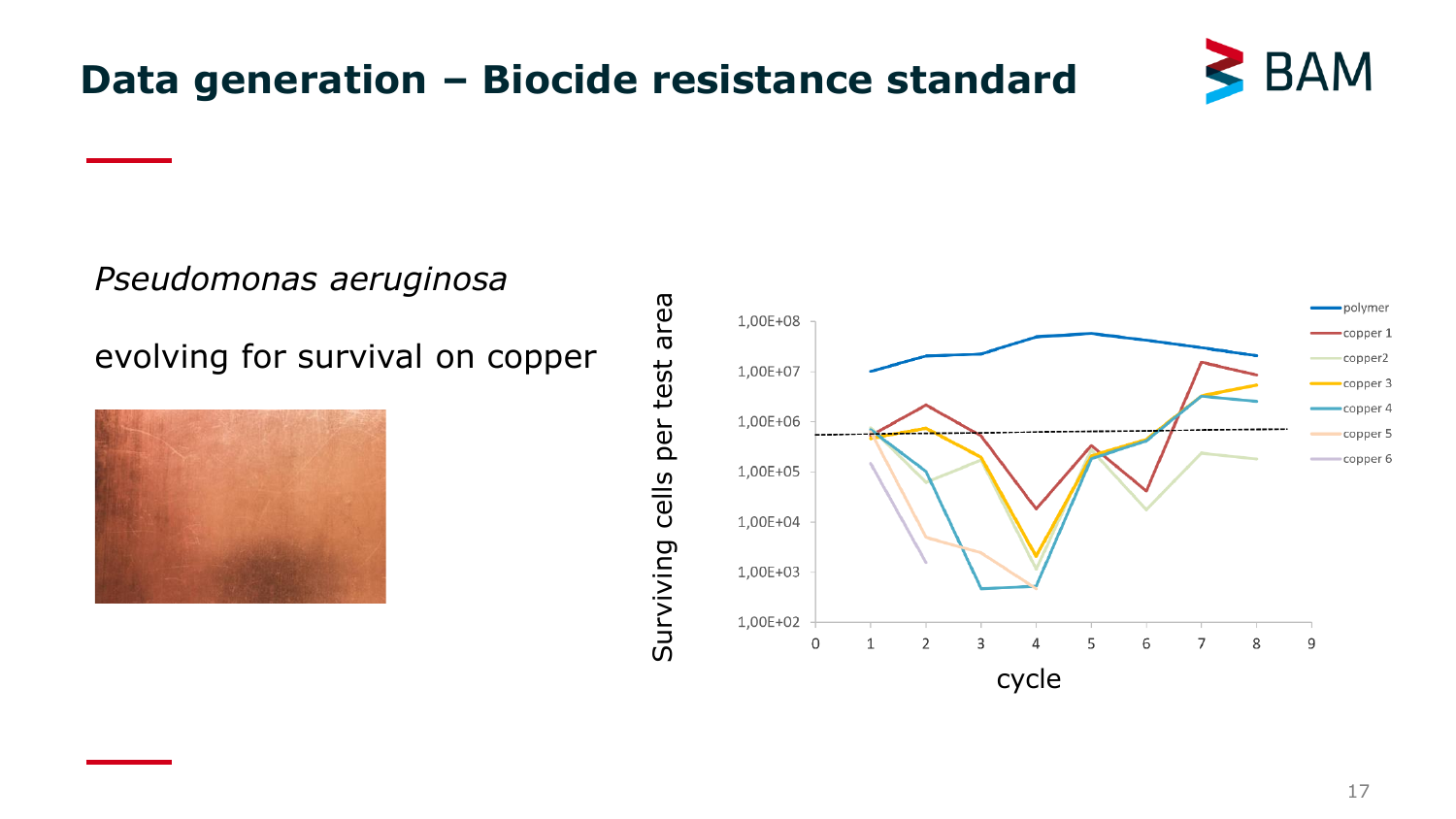# **Limitations and outlook**



- Serve data gaps
- Quantitative link between dissemination of resistant strains and impact on humans
- release assessment of resistant organisms
- exposure assessment to humans
- assessment of impacts on humans
- Define **'unacceptable'** resistance
- International standards (ISO TC330)